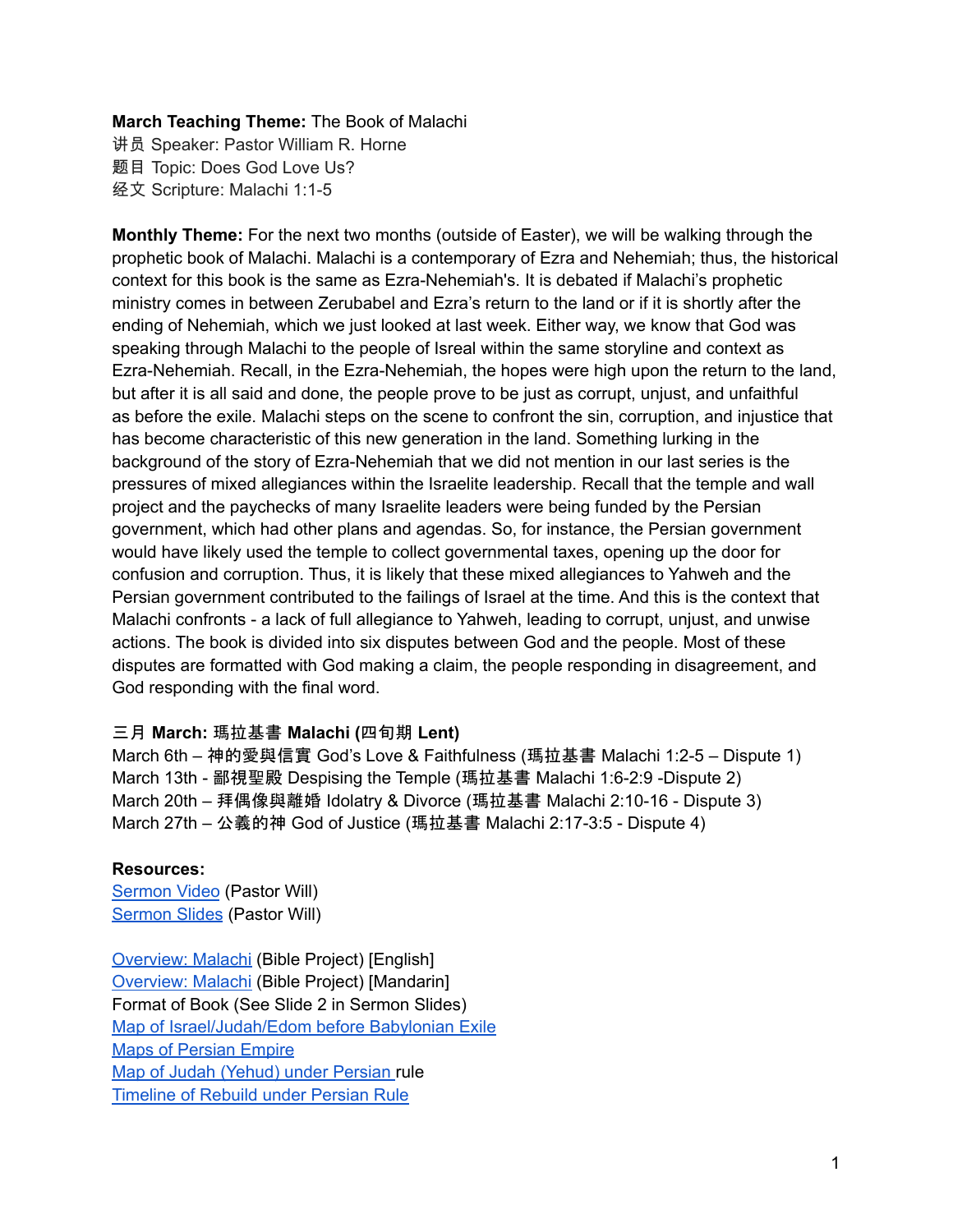#### **Discussion Questions** (Pastor William R. Horne):

- (1) Read Malachi 1:1-5 together. What observations do you make, and what stands out to you? How would you summarize the passage? What do you recall of Jacob and Esau's story? How does the context of Ezra-Nehemiah help us understand the text?
- (2) How does the story of Israel reveal a God who loves despite our behavior? How have you experienced God's love despite your failings, faults, or mistakes? What does it mean to you that God loves you despite what you've done?
- (3) Every opportunity you have been given, every place you have been, is a gift from the God who opened the door. How does this truth change our perspective? What temptations do we face not to embrace this truth?
- (4) From our small perspective, we typically create a false picture, connected "God's love" directly to our current situation, our success, our wealth, or how we are feeling in the moment. To think that "if God loves me, then things should be going well for me" is a false dichotomy. So what are some ways we can tap into the bigger perspective of God?

#### **Important Notes** (Pastor William R. Horne)**:**

Notes on Q1: Please take note of the context, both recalling what we learned in Ezra-Nehemiah and using the above resources (maps, videos, etc.).

Remember the context, at the close of Nehemiah; things aren't working out and everything is falling apart. In this context, the book opens up with the LORD telling his people that 'he has loved and still loves them.' To which the people respond, "How have you shown us this love?" We don't see it. God then replies to their disagreement by reminding them that he has chosen the family of Jacob to carry his covenant promises to the world. And he did this instead of choosing Jacob's brother Esau.

If you recall, God chose the family of Abraham back in Genesis 12, promising that "all peoples on earth will be blessed through" him. This promise is then passed down to Issac, who Abraham's wife Sarah gave birth to at a very old age. Issac then has twin sons with Rebekah - Esau, and Jacob. And the LORD tells her the following when she has these twins in her womb. "The Lord said to her, "Two nations are in your womb, and two peoples from within you will be separated; one people will be stronger than the other, and the older will serve the younger." (Gen 25:23). Then if you recall the story from Genesis 27, Jacob steals Esau's blessing from his father, leading to a life of hostility and separation between the brothers. And 20 years later, Jacob wrestles with "the Angel of the Lord" and is renamed Isreal before reconciling with Esau. God chose to use Jacob to bring about his people Israel, whom "all peoples on earth will be blessed through," despite being a "not that great of guy" - a liar, a cheater, a thief. Jacob, then, has 12 sons who become the 12 tribes of Isreal, and Esau's family becomes the nation of Edom. Fast-forward to the time of Ezra-Nehemiah, and Malachi, God points out that his love is still evident in these two brothers' realities.

Israel and Edom ended up with similar fates being exiled at different times under Babylon, but God had created a path for Israel to return to their land, while Edom had not had the same success. During this time, Edom's cities are essential desolate ghost towns, which we get a hint of in Malachi 1:3, which says, "I have turned his [Edom's] hill country into a wasteland and left his inheritance to the desert jackals." Furthermore, Edom is depicted here in the text as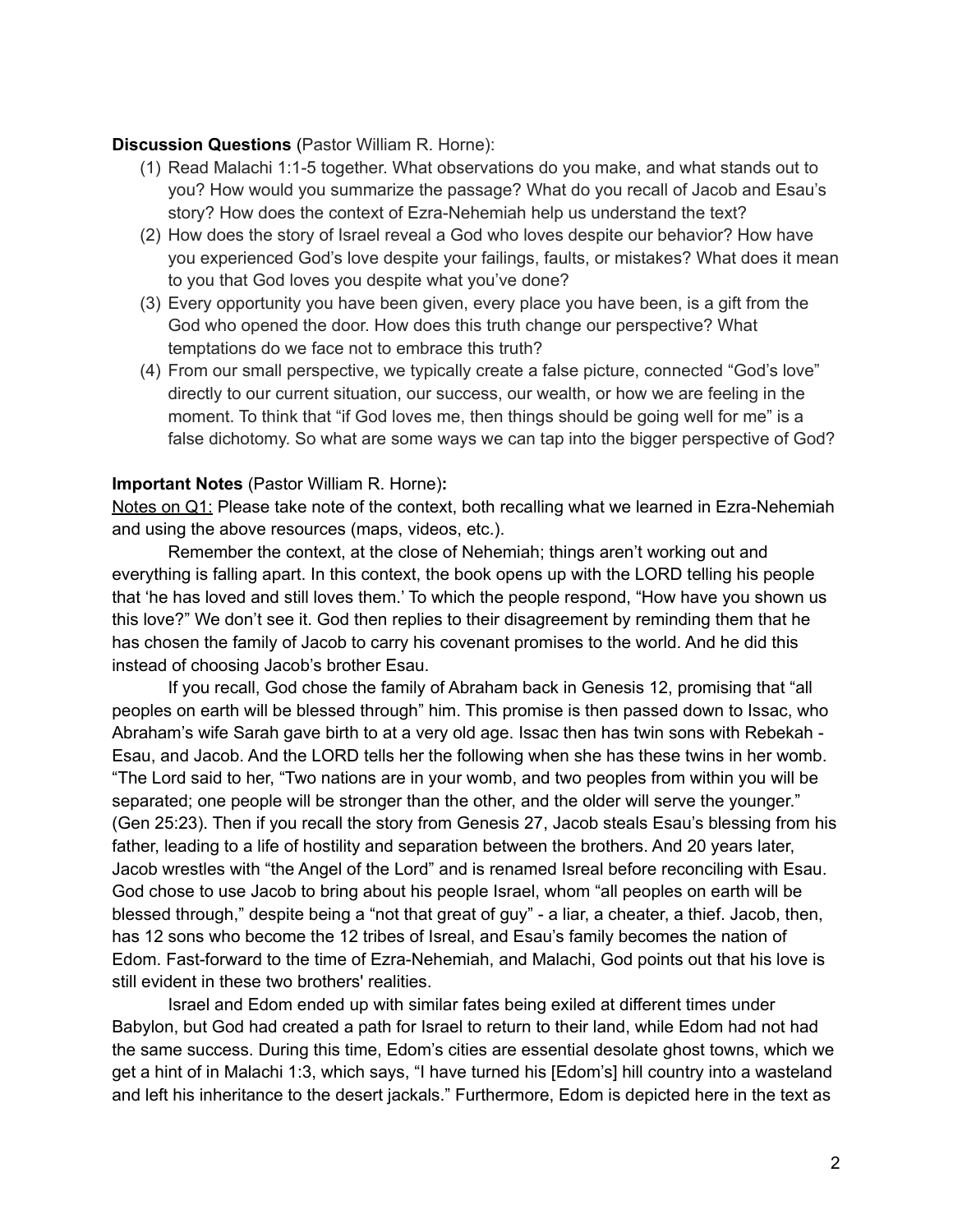willing to return and rebuild, yet God hasn't opened the door for them. "Edom may say, "Though we have been crushed, we will rebuild the ruins" (Malachi 1:4a). On the other hand, Israel only returns and rebuilds after a lot of God moving pieces, opening doors, and encouraging return yet, even in this, we are told in multiple places that some still did not return. God is essentially saying, "You see Edom, that is what it looks like for me to bring my justice upon evildoers and oppressive nations, yet you, Israel, have also been an evildoer, an oppressive nation, and I have brought you back to the land. Is my love not evident in this?"

The God who chose Abraham, Issac, and Jacob; who liberated the Israelites from oppression in Egypt; who provided for them in the wilderness and brought them to the promise land is the same God who has faithfully acted to return them from exile. So despite what Israel feels like, despite what they have done as a people, God still has made a way for them and has kept his promises of old back to their forefather Jacob - evident in his favor upon Israel and not Edom. The people ask - "How have you loved us?" And God says, "well, it is evident in where you are standing - back in the land."

Notes on Q2: Remember, Jacob was not some extraordinary, moral, upright guy - he was a liar, a cheat, and a thief - yet, God chose to use him and extend his love to him. And the same thing is true of Isreal as a people in Malachi's time - they were no better or more moral than Edom - in fact, both peoples were corrupt, unjust, and idolatrous, yet - God's love for Israel compelled him to open doors for them despite their behavior. And we know this is Israel's story - a constant pattern of turning away from God for idols, greed, power, and pleasure met with the endless pursuing love of Yahweh, working for their good. And this same love has been extended to his people today - the Church (with a capital C) - his love is evident in his choosing us, despite our failures, flaws, and mistakes.

Take a moment and soak that truth in - that God loves you and God has chosen you, despite your deepest failures. He sees it all and yet loves you. That is an incredibly humbling and freeing truth. And this beautiful truth is how we should first and foremost understand election and chosen language - as love language from God.

Notes on Q3: James 1:17 tells us, "Every good and perfect gift is from above, coming down from the Father of the heavenly lights, who does not change like shifting shadows." Our temptation is to arrogantly think that we have opened our own doors or that we have earned our opportunities- but this reality is simply not true. Sure, hard work is good and commended, but it is naive to think that we, as finite humans, can control the future to open our own doors.

Look again at Malachi 1:4 "Edom may say, "Though we have been crushed, we will rebuild the ruins." But this is what the Lord Almighty says: "They may build, but I will demolish. They will be called the Wicked Land, a people always under the wrath of the Lord." Though Edom wants to work to rebuild, Edom wants to return to their land, and it won't happen unless God opens the door. And as we know in the story - the door is opened for Israel and not for Edom, with little regard to their efforts. This reality should humble us and radical shift our perspective on life, grounding us in gratitude to the God who opens doors. And not only should it ground us in gratitude, but it should also ground us in grace towards others, as we cannot equate success with "hard work" alone.